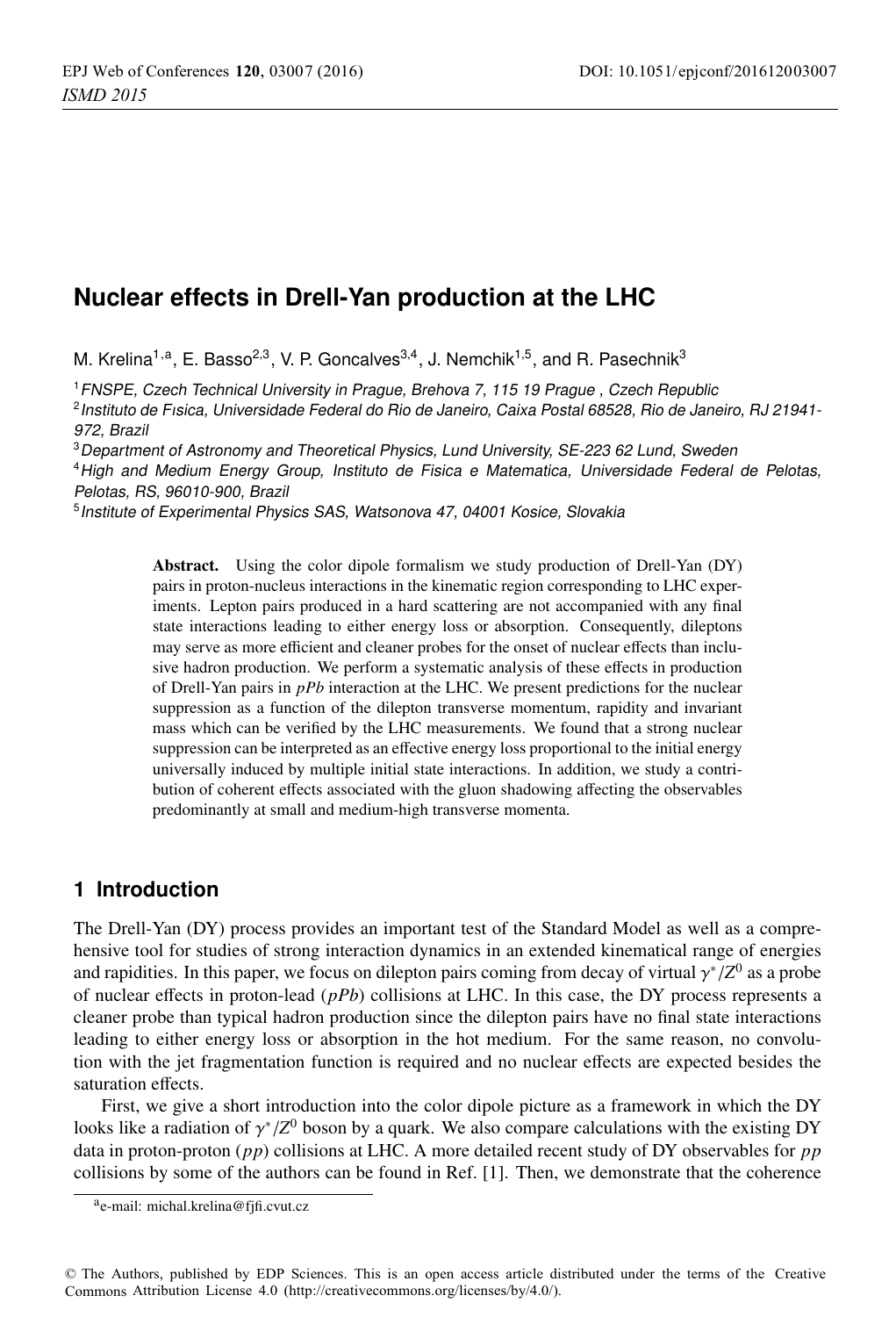length  $l_c$  is large enough, and the long coherence length (LCL) limit can be safely used in calculations of the DY cross section in *pPb* collisions.

Besides the quark shadowing which is naturally incorporated in the LCL formula, we take into account for following two important effects. The first one is the gluon shadowing which plays a greater role at LHC energies at very small fractions *x* and can be estimated as a correction associated with the higher Fock states  $|\gamma^*qG\rangle$ ,  $|\gamma^*q2G\rangle$ , etc. The second effect is the so-called effective energy loss due to the initial state interactions (ISI). The latter describes a suppression of the cross section at large dilepton  $p_T$  which was indicated at midrapidity,  $y = 0$ , by the PHENIX data [2] on  $\pi^0$  production in central *dAu* collisions and on direct photon production in central *AuAu* collisions [3]. The same mechanism of nuclear attenuation is important, especially at forward rapidities where we expect a much stronger onset of nuclear suppression as was demonstrated by the BRAHMS and STAR data [4].

Finally, we present new results on dilepton-pion azimuthal correlation in proton-lead collisions, where the characteristic double peak structure particularly sensitive to the saturation scale is predicted.

### **2 Color dipole picture**

The color dipole formalism is treated in the target rest frame where the process of DY pair production can be viewed as a radiation of gauge bosons  $G^* = \gamma^*$ ,  $Z^0$  by a projectile quark [1, 5]. Assuming only the lowest  $|qG^*\rangle$  Fock component the quark–nucleon differential cross section reads [1, 5, 6]

$$
\frac{d\sigma_{T,L}^{f}(qN \to qG^*X)}{d\ln \alpha d^2 p_T} = \frac{1}{(2\pi)^2} \int d^2 \rho_1 d^2 \rho_2 e^{i\vec{p}_T \cdot (\vec{\rho}_1 - \vec{\rho}_2)} \Psi_{T,L}^{V-A}(\alpha, \vec{\rho}_1) \Psi_{T,L}^{V-A,*}(\alpha, \vec{\rho}_2) \Sigma(\alpha, \vec{\rho}_1, \vec{\rho}_2), \quad (1)
$$

where

$$
\Sigma(\alpha, \vec{\rho}_1, \vec{\rho}_2) = \frac{1}{2} \left( \sigma_{q\bar{q}}^N(\alpha \vec{\rho}_1) + \sigma_{q\bar{q}}^N(\alpha \vec{\rho}_2) - \sigma_{q\bar{q}}^N(\alpha (\vec{\rho}_1 - \vec{\rho}_2)) \right)
$$
(2)

and  $\vec{p}_T$  is the transverse momentum of the outgoing gauge boson, and  $\alpha$  is a fraction of the quark LC momentum taken by the gauge boson *G*∗. The vector and axial-vector wave functions are decorrelated in the simplest case of an unpolarized incoming quark [5]. In this work, we take into account the presence of both interfering  $G^* = \gamma^*$  and  $Z^0$  contributions. The corresponding wave functions  $\Psi_{T,L}^{V-A}(\alpha, \vec{\rho})$ can be found in Ref. [5]. The cross section for inclusive production of a virtual gauge boson in *pp* collisions is found as follows [1]

$$
\frac{d\sigma_{L,T}(pp \to G^*X)}{d^2p_T d\eta dM^2} = J(\eta, pr) \frac{x_1}{x_1 + x_2} \sum_{f} \int_{x_1}^1 \frac{d\alpha}{\alpha^2} \left( q_f(x_q, \mu^2) + \bar{q}_f(x_q, \mu^2) \right) \frac{d\sigma_{T,L}^f(qN \to qG^*X)}{d\ln \alpha d^2p_T}
$$
(3)

where  $J(\eta, p_T) = \frac{2}{\sqrt{s}} \sqrt{M^2 + p_T^2} \cosh \eta$  is the Jacobian of the transformation between the Feynman  $x_F = x_1 - x_2$  and the pseudorapidity  $\eta$  variables, with Bjorken fractions  $x_1$  and  $x_2$ . Then,  $q_f, \bar{q}_f$ denote quark and antiquark PDFs, respectively, for which the CTEQ parameterisations [7] will be used, with the hard scale  $\mu^2 = p_T^2 + (1 - x_1)M^2$ , where *M* is a dilepton mass. In practical calculations we use several parametrisations for dipole cross sections such as GBW [8], BGBK [9] and IP-Sat [10] models.

In Figs. 1 and 2 we compare our predictions for the dilepton invariant mass distributions with recent ATLAS data in the high invariant mass range and with recent CMS data covering the *Z*<sup>0</sup> boson resonance region taking into account its interference with the  $\gamma^*$  contribution. We can conclude that the parametrisation of the dipole cross section including the DGLAP evolution via the gluon PDF (BGBK and IP-Sat) describe the DY data better than naive GBW model as expected.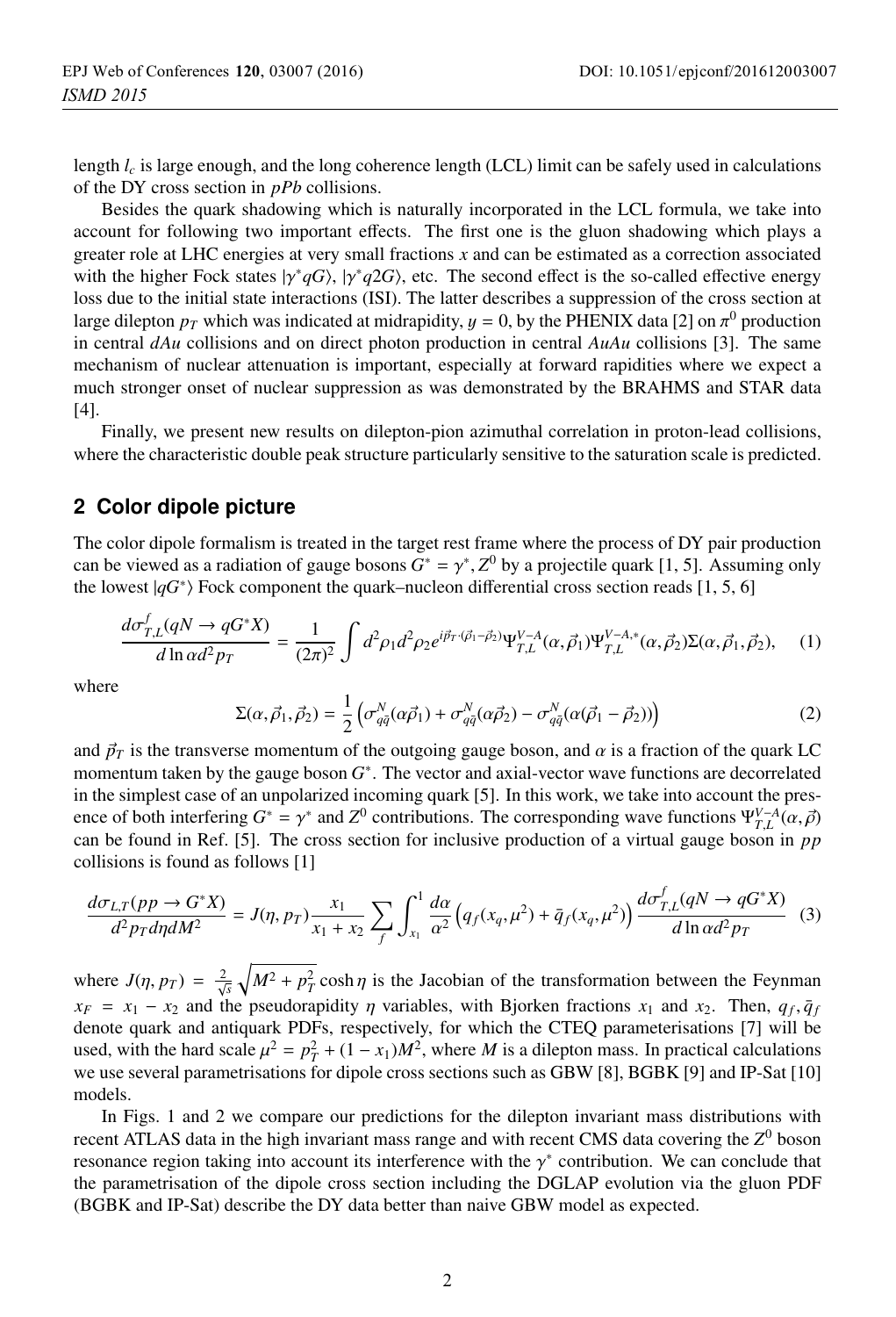

Figure 1. Predictions for the DY dilepton invariant mass distributions in *pp* vs. data from ATLAS [11].



Figure 2. Predictions for DY dilepton mass distributions in *pp* vs. data from CMS [12].

### **3 Proton-nucleus interactions**

The dynamics of DY production on nuclear targets is controlled by the mean coherence length

$$
l_c = \frac{1}{x_2 m_N} \frac{(M^2 + p_T^2)(1 - \alpha)}{\alpha (1 - \alpha) M^2 + \alpha^2 m_f^2 + p_T^2},\tag{4}
$$

where *M* is the dilepton invariant mass,  $m_f$  is the mass of a projectile quark (we take same values as in Ref. [1]) and  $\alpha$  is the fraction of the light-cone momentum of the projectile quark carried out by the gauge boson. The condition for the onset of shadowing is that the coherence length exceeds the nuclear radius  $R_A$ ,  $l_c \ge R_A$ . In the LHC kinematic region the long coherence length (LCL) limit can be safely used in practical calculations as is demonstrated in Fig. 3. In particular, this enables us to incorporate the shadowing effects via eikonalization of  $\sigma_{q\bar{q}}^N(\vec{\rho}, \alpha)$  [13]

$$
\sigma_{q\bar{q}}^N(\vec{\rho},x) \to \sigma_{q\bar{q}}^A(\vec{\rho},x) = 2 \int d^2b \left(1 - e^{-\frac{1}{2}\sigma_{q\bar{q}}^N(\vec{\rho},x)T_A(b)}\right)
$$
(5)

where  $T_A(b)$  is the nuclear thickness function at given impact parameter *b* normalized to the mass number *A*.

In the LCL limit, besides the lowest  $|qG^*\rangle$  Fock state one should include also the higher Fock components containing gluons, e.g.  $|\gamma^*qG\rangle$ ,  $|\gamma^*q2G\rangle$ , etc. They cause an additional suppression known as the gluon shadowing (GS). The corresponding suppression factor *RG* [15] computed as a correction to the total  $\gamma^* A$  cross section for the longitudinal photon reads  $R_G(x, Q^2, b) \approx 1 - \frac{\Delta \sigma_L^{(\gamma^* A)}}{\sigma_{tot}^{(\gamma^* A)}}$ , was included in calculations replacing  $\sigma_{q\bar{q}}^N(\vec{\rho}, x) \rightarrow \sigma_{q\bar{q}}^N(\vec{\rho}, x)R_G(x, Q^2, b)$ .

#### **3.1 Effective energy loss**

The initial-state energy loss (due to ISI effects) is expected to suppress noticeably the nuclear cross section when reaching the kinematical limits,  $x_L = \frac{2p_L}{\sqrt{s}} \rightarrow 1$  and  $x_T = \frac{2p_T}{\sqrt{s}} \rightarrow 1$ . Correspondingly, a proper variable which controls this effect is  $\xi = \sqrt{x_L^2 + x_T^2}$ . The magnitude of suppression was evaluated in Ref. [16]. It was found within the Glauber approximation that each interaction in the nucleus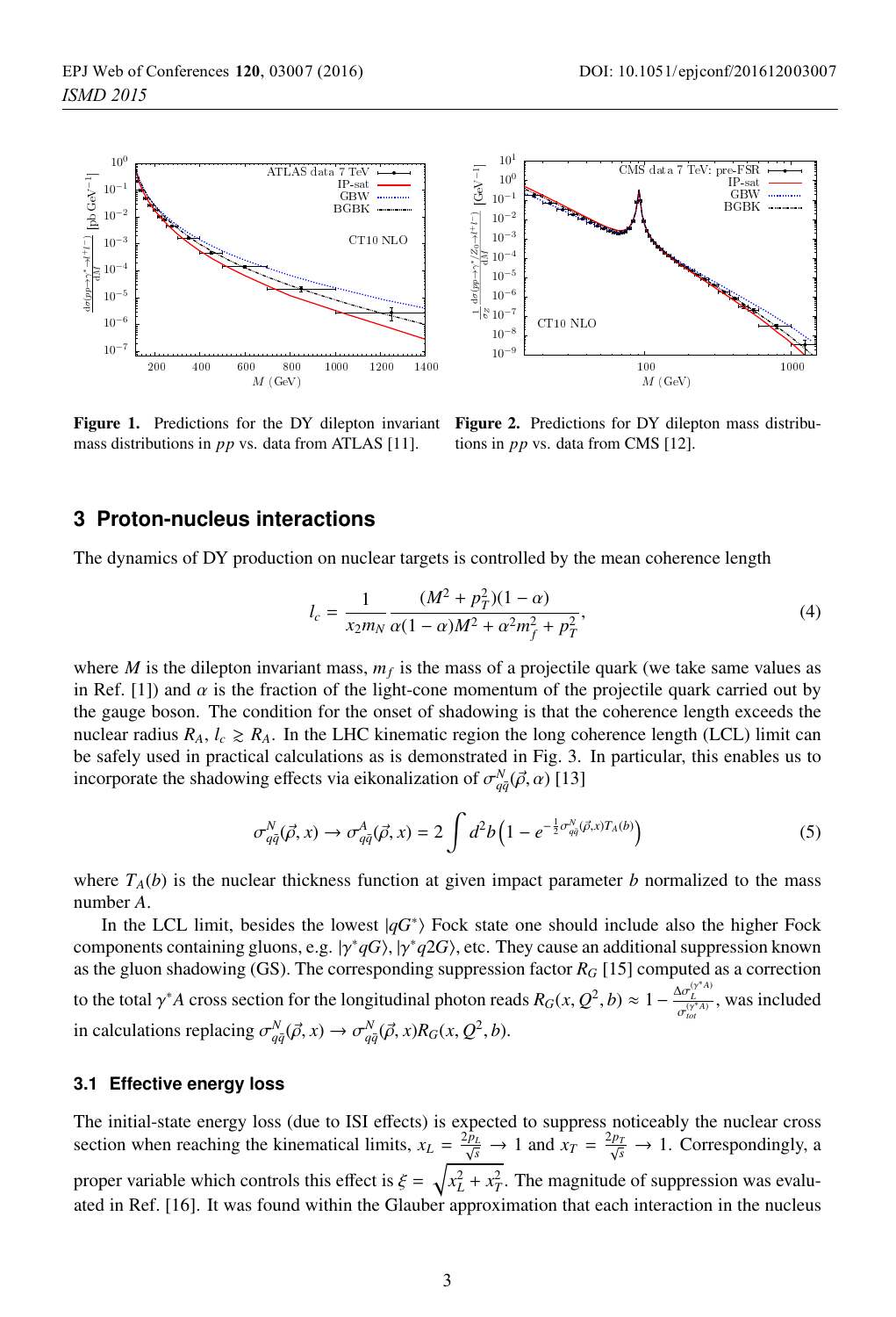

Figure 3. The mean coherence length for dilepton rapidities  $y = 0$ , 3 for different dilepton invariant mass intervals.



Figure 4. The dilepton  $p_T$  distribution in  $pPb$  collisions vs. ATLAS data [14].

Figure 5. Predictions for the nuclear modification factor  $R_{pPb}$ .

leads to a suppression factor  $S(\xi) \approx 1 - \xi$ . Summing up over the multiple initial state interactions in a *pA* collision at impact parameter *b*, one arrives at a nuclear ISI-modified PDF

$$
q_f(x, Q^2) \Rightarrow q_f^A(x, Q^2, b) = C_v q_f(x, Q^2) \frac{e^{-\xi \sigma_{eff} T_A(b)} - e^{-\sigma_{eff} T_A(b)}}{(1 - \xi)(1 - e^{-\sigma_{eff} T_A(b)})}.
$$
(6)

Here,  $\sigma_{eff}$  = 20 mb is the effective hadronic cross section controlling the multiple interactions. The normalisation factor  $C_v$  is fixed by the Gottfried sum rule (for more details, see Ref. [16]). It was found that such an additional nuclear suppression emerging due to the ISI effects represents an energy independent feature common for all known reactions experimentally studied so far, with any leading particle (hadrons, Drell-Yan dileptons, charmonium, etc).

Fig. 4 demonstrates a good agreement of our calculations for DY production in *pPb* collisions with the data from ATLAS experiment [14]. Fig. 5 shows predictions for the nuclear modification factor  $R_{pPb}$  as a function of  $p<sub>T</sub>$  for production of DY pairs at distinct rapidities  $y = 0$ , 3 and dilepton invariant masses in the interval  $66 < M < 122$  GeV typical for the ATLAS measurements. The GS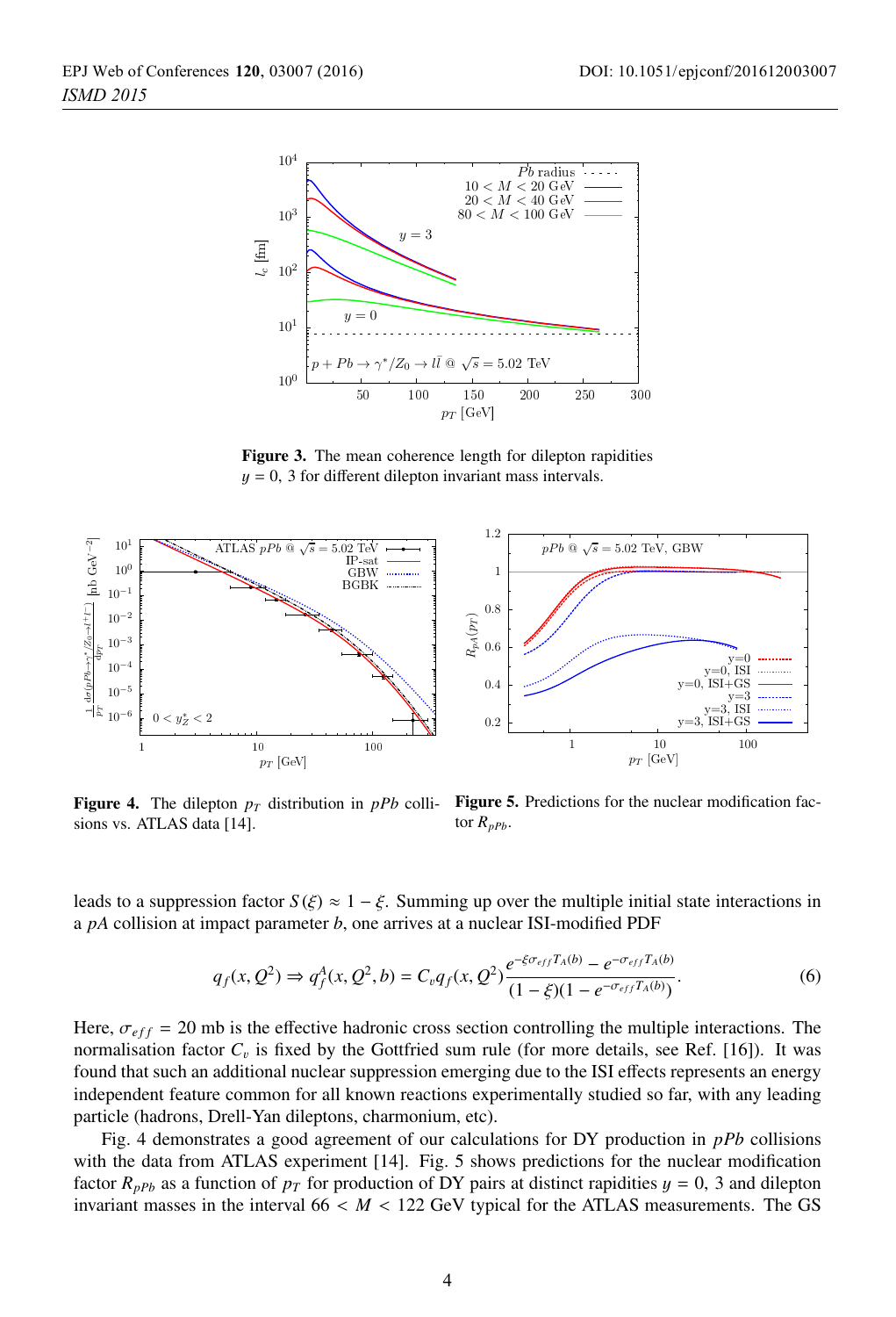and ISI effects are irrelevant at  $y = 0$ . However, we expect a strong nuclear suppression in the forward region  $y = 3$  and large  $p<sub>T</sub>$ 's caused by the ISI effects. Here, the GS effects give a small contribution to the nuclear suppression at  $p_T < 15 \div 20$  GeV.

### **4 Drell-Yan–Hadron correlations**

The correlation function  $C(\Delta \phi)$  depends on the azimuthal angle difference  $\Delta \phi$  between the trigger and associate particles. The azimuthal correlations are investigated through a coincidence probability defined in terms of a trigger particle which could be either the gauge boson (dilepton) or the hadron. If we assume the former as a trigger particle then the correlation function is written as [1]

$$
C(\Delta \phi) = \frac{2\pi \int_{p_T^{G^*}, p_T^{h} > p_T^{cut}} dp_T^{G^*} p_T^{G^*} dp_T^{h} p_T^{h} \frac{d\sigma(p_P \to hG^*X)}{d^2 p_T^{h} d\eta^{h} d^2 p_T^{G^*} d\eta^{G^*} d^2 b}}{\int_{p_T^{G^*} > p_T^{cut}} dp_T^{G^*} p_T^{G^*} \frac{d\sigma(p_P \to G^*X)}{d^2 p_T^{G^*} d\eta^{G^*} d^2 b}}
$$
(7)

where  $\Delta\phi$  is the angle between the gauge boson and the hadron. The differential cross sections for *G*<sup>∗</sup> and *G*∗*h* production in momentum representation can be found in Ref. [1]. Fig. 6 demonstrates that a double peak structure emerges around  $\Delta \phi = \pi$  in *pp* collisions considering that the photon and the pion are produced at forward rapidities, close to the limit of the phase space. Taking into account the nuclear dependence of the saturation scale in the GBW model in the LCL limit we calculated the correlation functions for proton-lead collisions as is shown in Fig. 7, where we expect again the characteristic double peak structure at forward rapidity  $y = 4$ . These results are in agreement with Ref. [17].



production in *pp* collisions.



**Figure 6.** The correlation function for the DY–pion **Figure 7.** The correlation function for the DY–pion production in *nPh* collisions production in *pPb* collisions.

### **5 Conclusions**

Within the color dipole picture we analyzed the DY pair production process accouning for virtual  $\gamma^*$  and  $Z^0$  contributions. In the case of *pp* collisions, we found a good agreement of the differential cross section as a function of the dilepton invariant mass *M* with the ATLAS and CMS data. We demonstrate that for production of DY pairs on nuclear targets, the LCL limit can be safely employed in the LHC kinematic region. Our calculations of differential cross section for DY production in *pPb* collisions were compared to the ATLAS data and a good agreement has been found. We showed